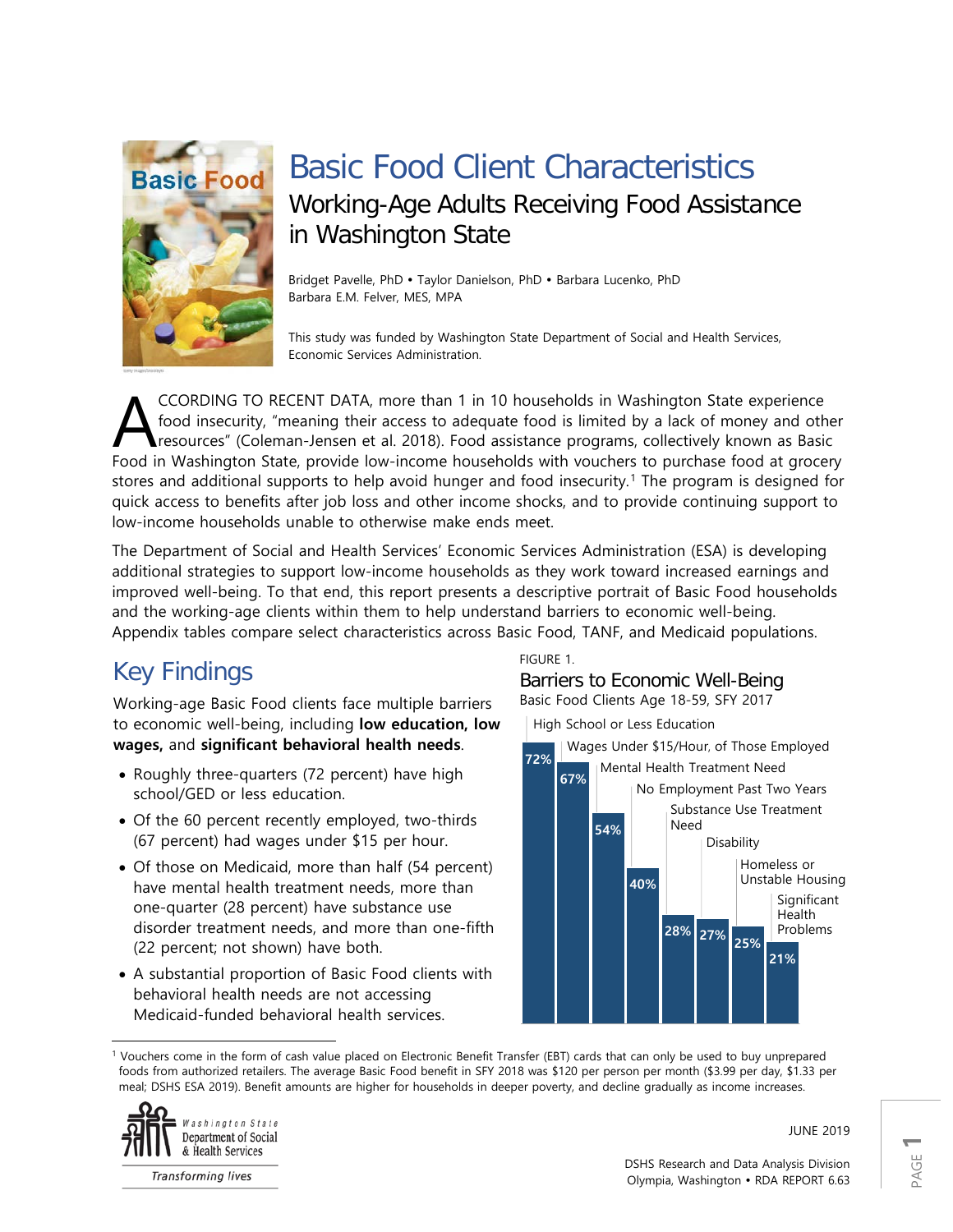### Basic Food Assistance in Washington

Washington's food assistance programs are collectively known as Basic Food. Approximately 1.3 million persons within approximately 726,000 households (HH) received Basic Food in at least one month of SFY 2017. The vast majority of Basic Food clients (98 percent in SFY 2017) are served through the federally funded Supplemental Nutrition Assistance Program (**SNAP**). The remainder (2 percent in SFY 2017) are not eligible for SNAP and instead receive benefits through the state-funded Food Assistance Program for Legal Immigrants (**FAP**).

A small number of Basic Food clients receive benefits (SNAP or FAP) through two sub-programs, TFA and WASHCAP. Clients on Basic Food while exiting Temporary Assistance for Needy Families (TANF) or Tribal TANF cash assistance programs maintain Transitional Food Assistance (**TFA**) for five months. In SFY 2017, TFA accounted for about 2 percent of SNAP clients and 3 percent of FAP clients. Additionally, certain Supplemental Security Income (SSI) recipients qualify for SNAP through the Washington Combined Application Program (**WASHCAP**), which involves a simplified enrollment process and longer certification period (36 months rather than the standard 12 months). In line with SSI eligibility, WASHCAP clients are aged (65+), blind, or disabled. In SFY 2017, WASHCAP represented about 6 percent of SNAP clients (none in FAP). Because the WASHCAP population differs substantially from the remainder of the Basic Food Population in terms of both enrollment/certification processes and client characteristics, this report sometimes presents statistics for this population separately.

In addition to food assistance, less than 1 percent of SNAP clients (approximately 10,000 clients per month in SFY 2017) are provided employment and training services through the Basic Food Employment and Training (**BFET**) program. In recent years, a small number of Basic Food clients have also participated in the Resources to Initiate Successful Employment (**RISE**) pilot program, which provided case management and other supportive services to help improve clients' in economic wellbeing. The RISE pilot ended in December 2018.



### FIGURE 2.

PAGE **2** Clients Receiving Basic Food, by Type Washington State, SFY 2017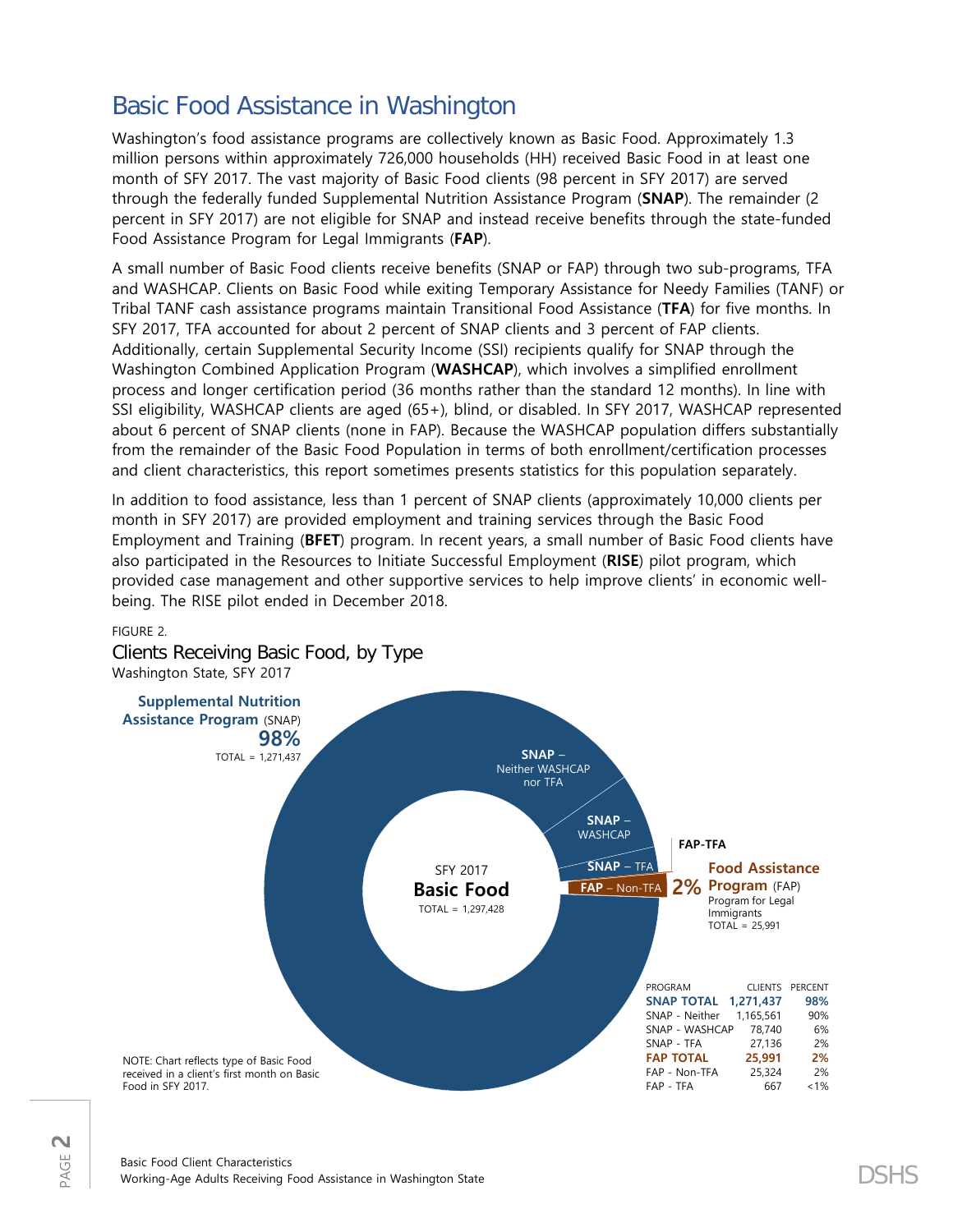### Basic Food Clients and Households

The 1.3 million Basic Food clients served in at least one month of SFY 2017 resided in approximately 7[2](#page-2-0)6,000 households (HH).<sup>2</sup> In the average month of SFY 2017, approximately 1.0 million persons within approximately 536,000 households were served. Per program rules, all Basic Food recipients live in low-income households. Current program rules require most Basic Food households to have gross incomes below 200 percent of Federal Poverty Level (100 percent FPL = \$12,060 for a single adult or \$24,600 for a family of four in 2017).

On the basis of households, the majority (68 percent) of households receiving Basic Food in SFY 2017 were adult-only households, typically containing a single adult age 18 or older. About one in four of these single-adult households contained senior recipients only (age 60+). Twenty-nine percent of Basic Food households contained families with children. The typical Basic Food household with children in SFY 2017 contained 1 to 2 working-age adults and 2 children. Only 3 percent of Basic Food households were 'child only,' containing only child recipients (ineligible parents may be present). FIGURE 3.

Household Characteristics SFY 2017

### **Basic Food Households**

TOTAL = 725,846



FIGURE 4.

Most Clients Live in Households with a Child, Elderly, or Disabled Person



On the basis of individuals (instead of households), the majority of Basic Food recipients in SFY 2017 (60 percent) lived in households with children. Indeed, **Basic Food is an important safety net for vulnerable Washingtonians, as 78 percent of clients reside in a household with a child, an elderly person, or a person with disabilities.**[3](#page-2-1)

The WASHCAP component of the Basic Food program, which provides for streamlined enrollment of SSI recipients into SNAP, contributes a disproportionate number of single-adult and elderly households to the Basic Food caseload. Eleven percent of all Basic Food households in SFY 2017 were WASHCAP households, and all were singleadult households for the purpose of eligibility determination.

Child-Only Households

<span id="page-2-0"></span> $\overline{\phantom{a}}$ <sup>2</sup> Throughout this report, we use the word household in place of the more technical term 'assistance unit' (AU). Basic Food assistance units are frequently, but not always, the same as what we colloquially refer to as households—meaning a group of people living together in a common residence. However, AUs are more accurately defined as group of people who live together and who buy food and prepare meals together, as outlined in WAC 388-408-0035. In some cases, one or more individuals in a household may constitute their own assistance unit and qualify for benefits separately from others in a household.

<span id="page-2-1"></span><sup>&</sup>lt;sup>3</sup> In this report, a child is defined as age 0-17, a senior or elderly person is defined as age 60 or older, and a person with disabilities is defined as enrolled in disability-related Medicaid coverage, OR non-elderly and receiving SSI/WASHCAP, OR having any disability identified in ESA's ACES data system.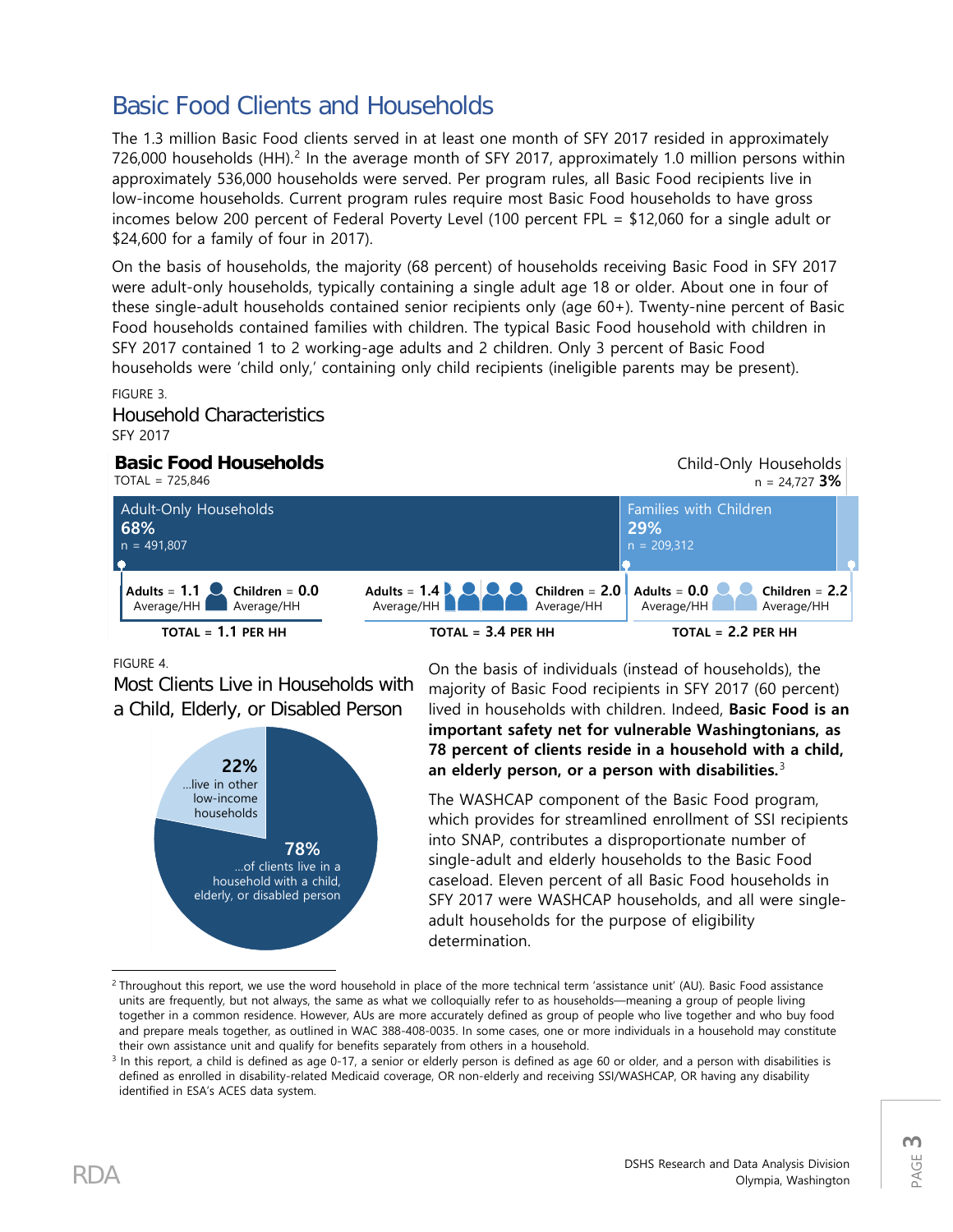The profile of Basic Food households changes moderately if we exclude WASHCAP. The proportion of adult-only households drops from 68 percent for all Basic Food households (see Fig. 3) to 64 percent for non-WASHCAP Basic Food households (not shown). In parallel, the proportion of families with children increases from 29 percent to 32 percent of non-WASHCAP Basic Food households.

### Focal Population: Working Age-Adults

Working-age adults may be most likely to move from Basic Food assistance to improved economic well-being through enhanced case management or coaching services. As such, the remainder of the report is focused on clients who: (1) were age 18 to 59 in their first month on Basic Food in SFY 2017; (2) received Basic Food support in at least one month of SFY 2017; (3) were successfully linked to the DSHS Integrated Database; and (4) were alive for the entirety of SFY 2017. This population includes 644,491 of the 1.3 million clients served in SFY 2017.

Among these working-age adults receiving Basic Food benefits, the average age was 36. There were slightly more female (54 percent) than male (46 percent) recipients. More than half were non-Hispanic white (58 percent) while 40 percent were from any minority background (2 percent had unknown race/ethnicity). The largest minority populations were Hispanic (15 percent) and Black (13 percent).







NOTES: Race/Ethnicity is reported where known (less than 2 percent unknown). Sum of Minority Detail exceeds percent shown for Any Minority since persons can have multiple race/ethnicities.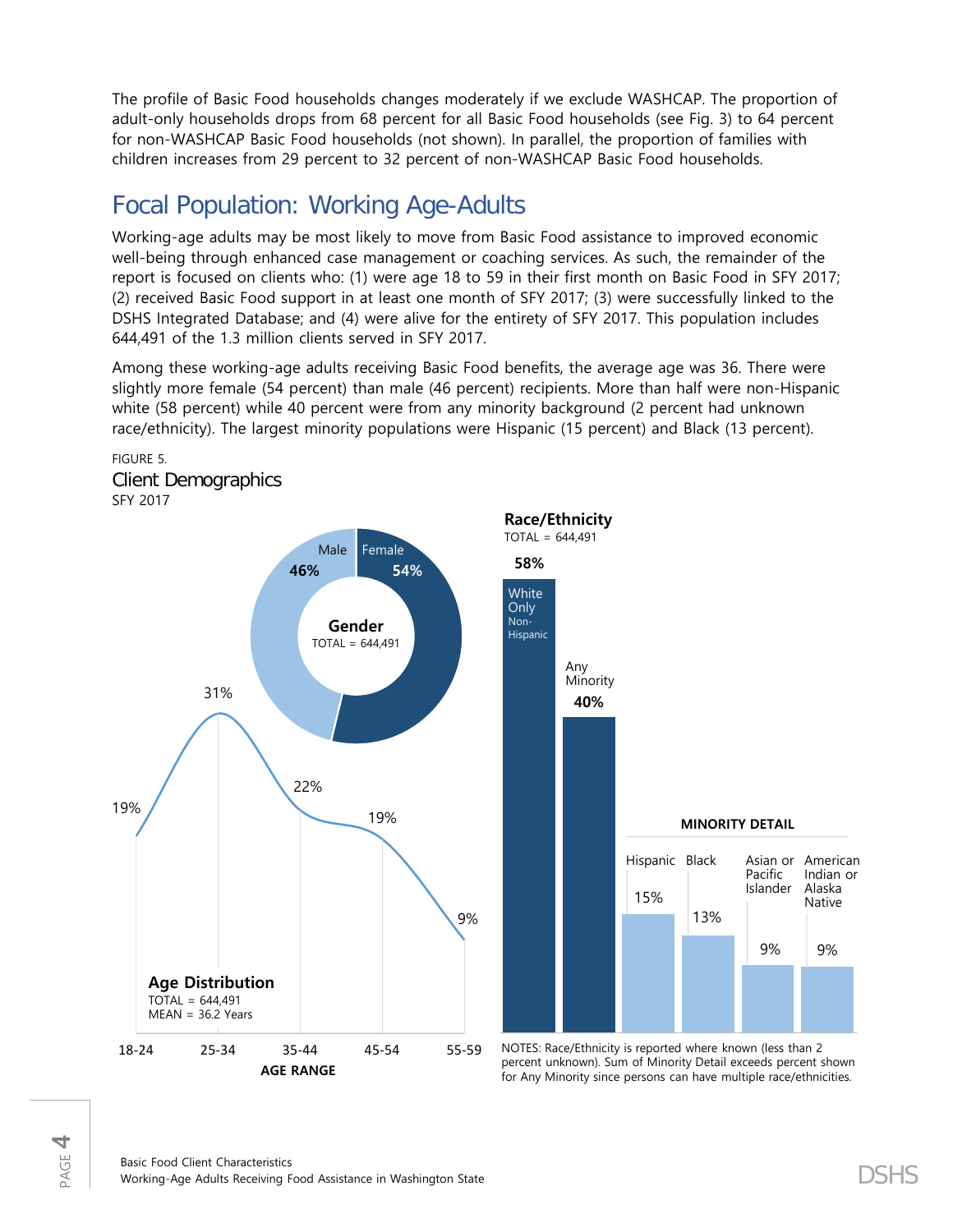### Barriers to Economic Well-Being

Basic Food recipients age 18-59 face significant barriers to economic well-being. As a population, they tend to have low levels of education. About one-fifth (19 percent) report not finishing high school, and three-quarters in total (72 percent) report high school/GED or less education.<sup>[4](#page-4-0)</sup> Basic Food clients have significant health issues, both physical and behavioral, and show multiple indications of stress and instability (e.g., homelessness, domestic violence). Persistent low wages may be among the biggest barriers to economic well-being—two-thirds of Basic Food recipients with recent employment (past two years) earn less than \$1[5](#page-4-1) per hour.<sup>5</sup>

#### FIGURE 6.

Barriers to Economic Well-Being among Basic Food Recipients Age 18-59 SFY 2017



<span id="page-4-0"></span> $\overline{\phantom{a}}$ <sup>4</sup> While having less than a high school education is sometimes considered a barrier to employment (e.g., Danziger et al. 2000), having only a high school degree or equivalent also limits job options, particularly for jobs with wages that would lead to economic selfsufficiency (Washington Student Achievement Council et al. 2017).

<span id="page-4-1"></span><sup>5</sup> Wage and employment information from WA Employment Security Department (ESD) earnings records. Note that ESD earnings records do not include self-employment, federal employment, or out-of-state employment.

<span id="page-4-2"></span><sup>6</sup> Of the total working-age Basic Food clients in the focal population, statistics are restricted to clients for whom measures are available (e.g., behavioral health measures only available for clients with HCA medical assistance). Total numbers shown represent how many total individuals are included in this analysis, after any sample restrictions are applied. See technical notes for details.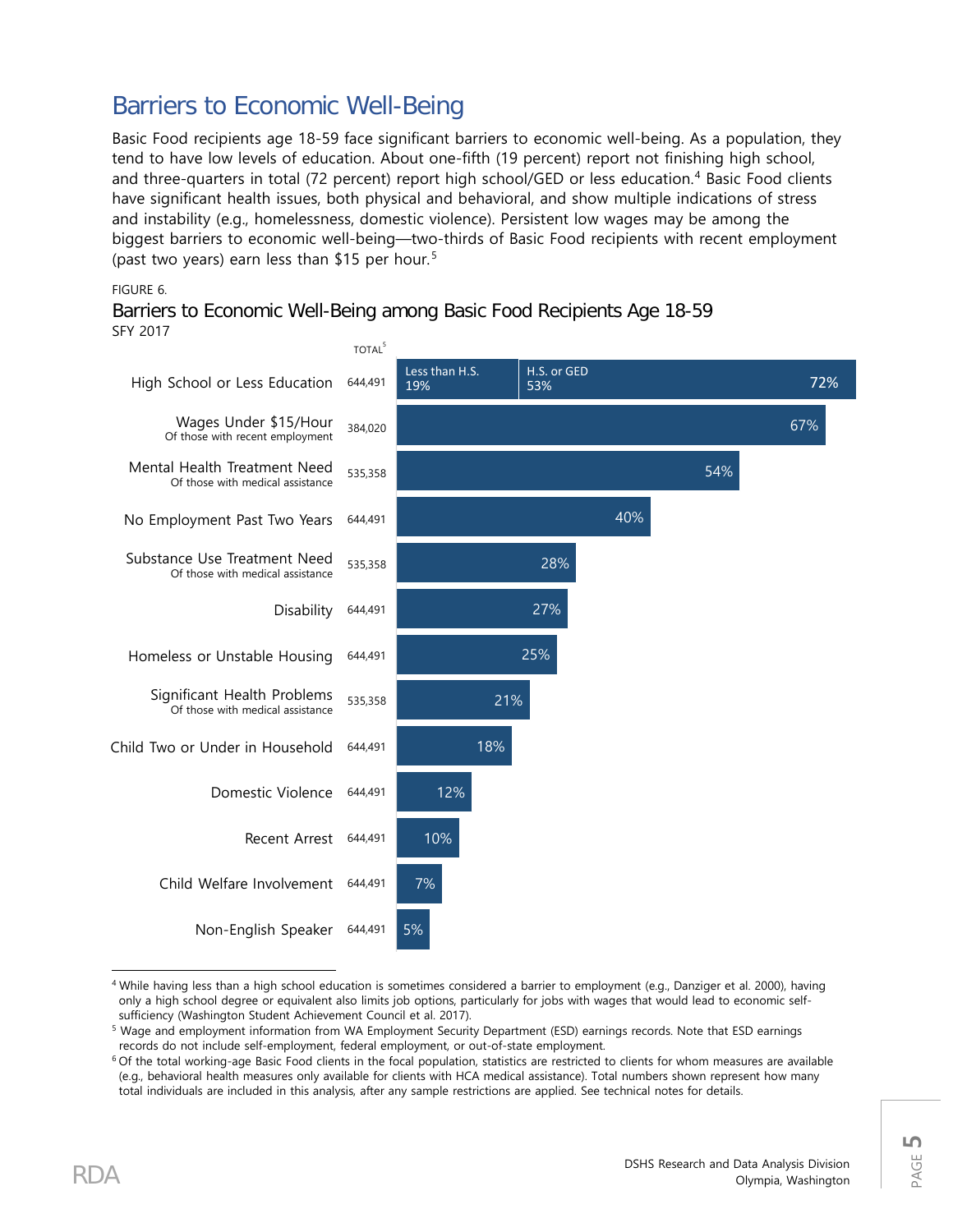### Behavioral Health Needs

Behavioral health profiles are presented below for the majority of working-age Basic Food clients in SFY 2017 who received medical assistance through the Health Care Authority (83 percent). [7](#page-5-0) As highlighted in Figure 7, behavioral health needs present a significant barrier to economic well-being for Basic Food clients. In SFY 2017, 54 percent of Basic Food clients age 18 to 59 with medical assistance had at least one indication of mental health treatment needs, including being diagnosed with a mental health disorder, or receiving mental health services or psychotropic medications. The most common diagnoses for this population were anxiety (32 percent) and depression (31 percent).

Close to one-third (28 percent) of Basic Food clients age 18 to 59 with medical assistance had at least one indication of substance use treatment needs, including being diagnosed with a substance use disorder (SUD); receiving SUD treatments, procedures, or medications; or being arrested for substancerelated reasons (e.g., driving under the influence). Twenty-two percent of the population were diagnosed with a drug use disorder, 10 percent had an opiate use disorder specifically, and 11 percent were diagnosed with an alcohol use disorder.

Not all Basic Food clients with behavioral health needs appear to be accessing needed treatments. In SFY 2017, about half of those with mental health treatment needs received mental health treatment services (54 percent had treatment needs, 26 percent received treatment services). Similarly the percent receiving SUD treatment services (8 percent) trailed the percent with an SUD treatment need (28 percent). The behavioral health treatment penetration rates for working-age Basic Food clients are slightly higher than those for the broader Medicaid population, but slightly lower than those for the TANF population. This finding suggests that although treatment penetration rates are at least on par with the general Medicaid population, ESA may have additional opportunity to increase rates by expanding case management services to the Basic Food population.

#### FIGURE 7.

### Behavioral Health Needs

#### Basic Food Clients Age 18-59 with Any Medical Assistance, SFY 2017, TOTAL = 535,538



<span id="page-5-0"></span> $\overline{\phantom{a}}$  $<sup>7</sup>$  Statistics on health problems, behavioral health needs and services presented in this report likely underestimate true prevalence rates.</sup> Nine percent of Basic Food clients are dually enrolled with Medicare, and Medicare utilization data was not available for this analysis.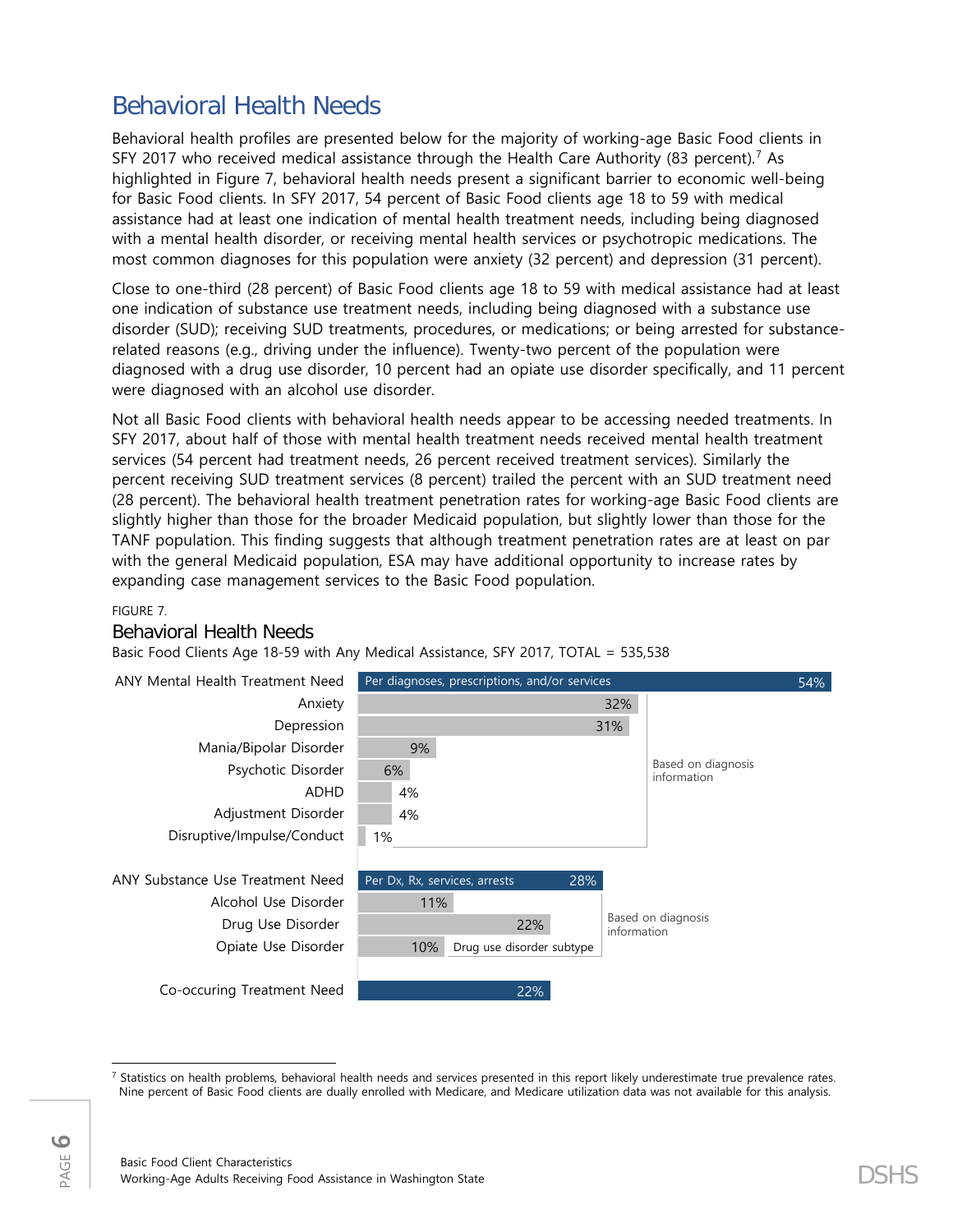### Conclusion

This report shows that working-age Basic Food recipients face significant barriers to economic wellbeing. To support program and policy development, and specifically to foster success in expanding case management or coaching services to this population, this report takes the first step of documenting the prevalence of specific barriers for the working-age service population. This information can guide and target efforts by the Economic Services Administration to expand existing resources and develop approaches for working with clients to overcome them.

Two major barriers identified in this work are non-employment and low wages. Given these, many clients will need assistance not only finding jobs in the short-term, but strategizing long-term career pathways that could lead to wage growth over time. This is particularly challenging in light of the limited educational attainment of working-age Basic Food clients – nearly three quarters have high school/GED or less education – along with other barriers.

Other significant barriers to economic well-being include health and behavioral health needs and housing instability. Basic Food clients with health and behavioral health needs not only need to be referred for and enrolled in medical assistance programs (indeed, most are already enrolling in Medicaid), but may also need help navigating the system to access needed services. In particular, they may need referrals to specific local medical and behavioral health providers accepting new patients who can address their needs in a timely manner. Referrals to housing assistance may also be needed for those at risk of homelessness.

Future research on the Basic Food program will help guide DSHS' case management efforts by predicting the factors that enhance a Basic Food household's readiness to exit, and likelihood of exiting "successfully." Successful exit will be based on having sufficient and sustained earned income after terminating Basic Food benefits, as well as not returning to the program in the months following exit. If it is known what a Basic Food household "looks like" when it is ready to make this transition successfully, then case management efforts can focus on addressing barriers to economic well-being and helping households move towards readiness for successful transition.

#### **REFERENCES**

 $\overline{\phantom{a}}$  , where  $\overline{\phantom{a}}$  , where  $\overline{\phantom{a}}$ 

- Coleman-Jensen, A., Rabbitt, M.P., Gregory, C.A., & Singh, A. (2018). Household Food Security in the United States in 2017, ERR-256, U.S. Department of Agriculture, Economic Research Service.
- Danziger, S., Corcoran, M., Danziger, S., et al. (2000). Barriers to the Employment of Welfare Recipients. In R. Cherry & W. Rogers (Eds.) Prosperity for All: The Economic Boom and African Americans (pp. 245-278). New York: Russell Sage Foundation.
- DSHS Economic Services Administration. (2019). ESA Briefing Book, State Fiscal Year 2018. [http://www.dshs.wa.gov/esa/manuals/briefing-book.](http://www.dshs.wa.gov/esa/manuals/briefing-book)
- Mancuso, D. (2014). *DSHS Integrated Client Database*. Washington State Department of Social and Health Services, Research and Data Analysis Division, Report 11.205.
- Washington Student Achievement Council (WSAC), State Board for Community and Technical Colleges (SBCTC) & Workforce Training and Education Coordinating Board (WTECB). (2017). A skilled and educated workforce: 2017 update. Olympia, WA: Authors.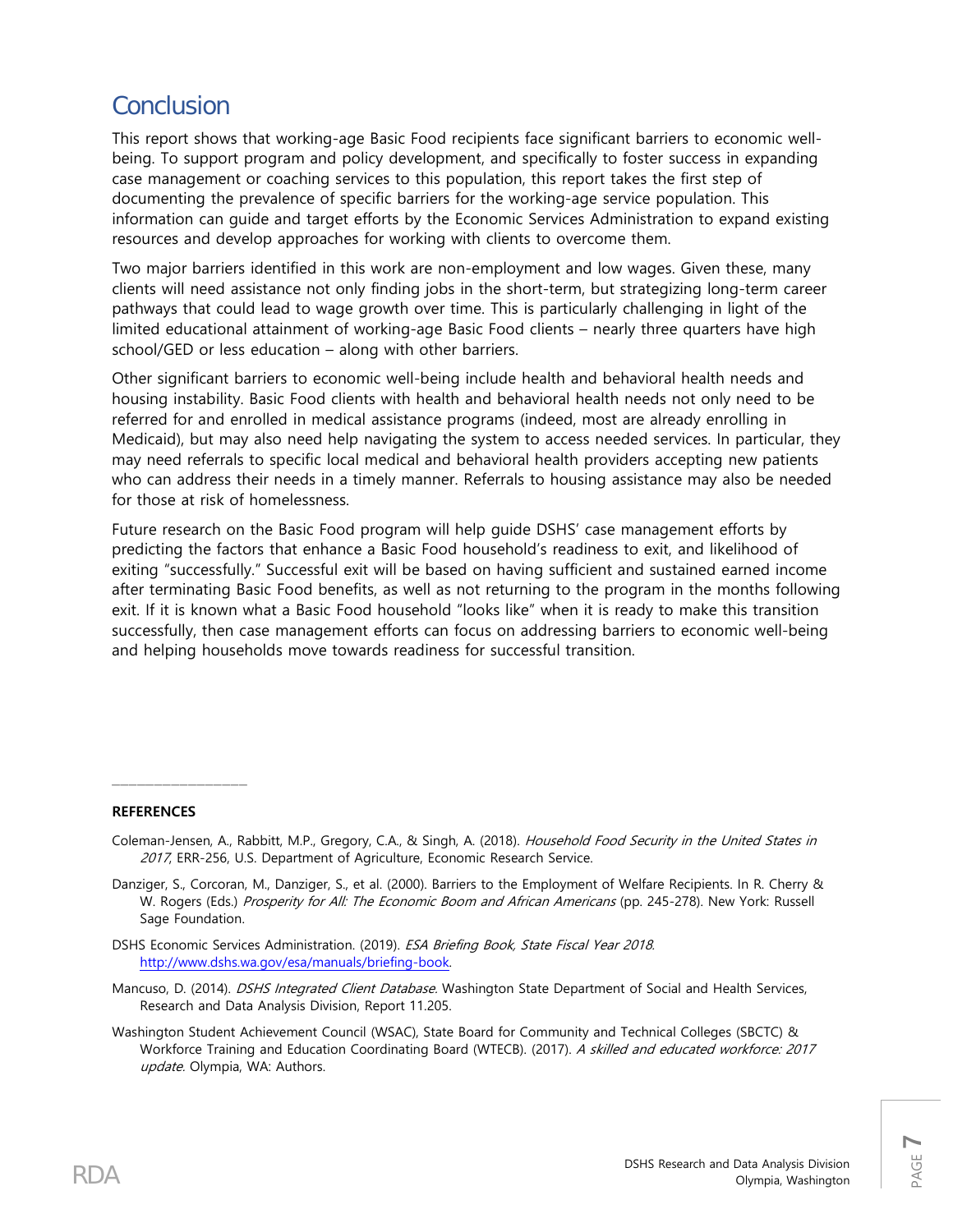TABLE 1.

Working-Age Basic Food Client Characteristics Compared with Other Service Populations SFY 2017

|                                                   | AGE 18-59 SUBPOPULATIONS OF |                                                         |                        |             |                 |  |
|---------------------------------------------------|-----------------------------|---------------------------------------------------------|------------------------|-------------|-----------------|--|
|                                                   | <b>Basic Food</b><br>All    | <b>Basic Food</b><br><b>Excluding</b><br><b>WASHCAP</b> | <b>WASHCAP</b><br>Only | <b>TANF</b> | <b>Medicaid</b> |  |
| <b>Number</b>                                     | 644,491                     | 589,831                                                 | 54,660                 | 40,315      | 1,026,711       |  |
| <b>Demographics</b>                               |                             |                                                         |                        |             |                 |  |
| Age Average                                       | 36.2                        | 35.5                                                    | 44.1                   | 30.8        | 35.3            |  |
| $18 - 24$                                         | 19%                         | 20%                                                     | 8%                     | 27%         | 22%             |  |
| $25 - 34$                                         | 31%                         | 32%                                                     | 18%                    | 43%         | 32%             |  |
| 35-44                                             | 22%                         | 22%                                                     | 16%                    | 23%         | 20%             |  |
| $45 - 54$                                         | 19%                         | 18%                                                     | 33%                    | 7%          | 18%             |  |
| 55-59                                             | 9%                          | 8%                                                      | 25%                    | 1%          | 8%              |  |
| Gender                                            |                             |                                                         |                        |             |                 |  |
| Male                                              | 46%                         | 46%                                                     | 53%                    | 23%         | 45%             |  |
| Female                                            | 54%                         | 54%                                                     | 47%                    | 77%         | 55%             |  |
| <b>Race/Ethnicity</b>                             |                             |                                                         |                        |             |                 |  |
| Non-Hispanic white                                | 58%                         | 57%                                                     | 64%                    | 51%         | 59%             |  |
| Any minority                                      | 40%                         | 41%                                                     | 35%                    | 46%         | 38%             |  |
| Unknown                                           | 2%                          | 2%                                                      | 1%                     | 3%          | 3%              |  |
| Minority Group, Categories not mutually exclusive |                             |                                                         |                        |             |                 |  |
| American Indian or Alaska Native                  | 9%                          | 8%                                                      | 11%                    | 9%          | 7%              |  |
| Asian or Pacific Islander                         | 9%                          | 9%                                                      | 7%                     | 10%         | 10%             |  |
| <b>Black or African American</b>                  | 13%                         | 12%                                                     | 14%                    | 17%         | 10%             |  |
| Hispanic or Latino                                | 15%                         | 16%                                                     | 8%                     | 17%         | 16%             |  |
| <b>Economic and Medical Assistance</b>            |                             |                                                         |                        |             |                 |  |
| <b>Basic Food</b>                                 |                             |                                                         |                        |             |                 |  |
| <b>SFY 2017</b>                                   | 100%                        | 100%                                                    | 100%                   | 99%         | 50%             |  |
| Ever in Lifetime                                  | 100%                        | 100%                                                    | 100%                   | >99%        | 76%             |  |
| <b>TANF</b>                                       |                             |                                                         |                        |             |                 |  |
| <b>SFY 2017</b>                                   | 6%                          | 7%                                                      | 0%                     | 100%        | 4%              |  |
| Ever in Lifetime                                  | 43%                         | 44%                                                     | 25%                    | 100%        | 33%             |  |
| Other DSHS Economic Services, SFY 2017            |                             |                                                         |                        |             |                 |  |
| Aged, Blind, or Disabled Cash Assistance          | 4%                          | 4%                                                      | 4%                     | 1%          | 2%              |  |
| Housing and Essential Needs                       | 2%                          | 2%                                                      | 1%                     | 1%          | 1%              |  |
| State Supplemental Payment (SSA)                  | 1%                          | 1%                                                      | 1%                     | 1%          | 1%              |  |
| Federal Supplemental Security Income              | 12%                         | 4%                                                      | 100%                   | 1%          | 9%              |  |
| Working Connections Child Care                    | 5%                          | 6%                                                      | 0%                     | 22%         | 4%              |  |
| Medical Assistance, SFY 2017                      |                             |                                                         |                        |             |                 |  |
| Any HCA Medical Assistance                        | 83%                         | 82%                                                     | 100%                   | 92%         | 100%            |  |
| Title XIX Full Benefit                            | 80%                         | 78%                                                     | 100%                   | 91%         | 100%            |  |
| Disabled Medicaid                                 | 15%                         | 7%                                                      | 100%                   | 2%          | 12%             |  |
| Dual Medicare Enrollment                          | 9%                          | 8%                                                      | 26%                    | 1%          | 5%              |  |

Table continued next page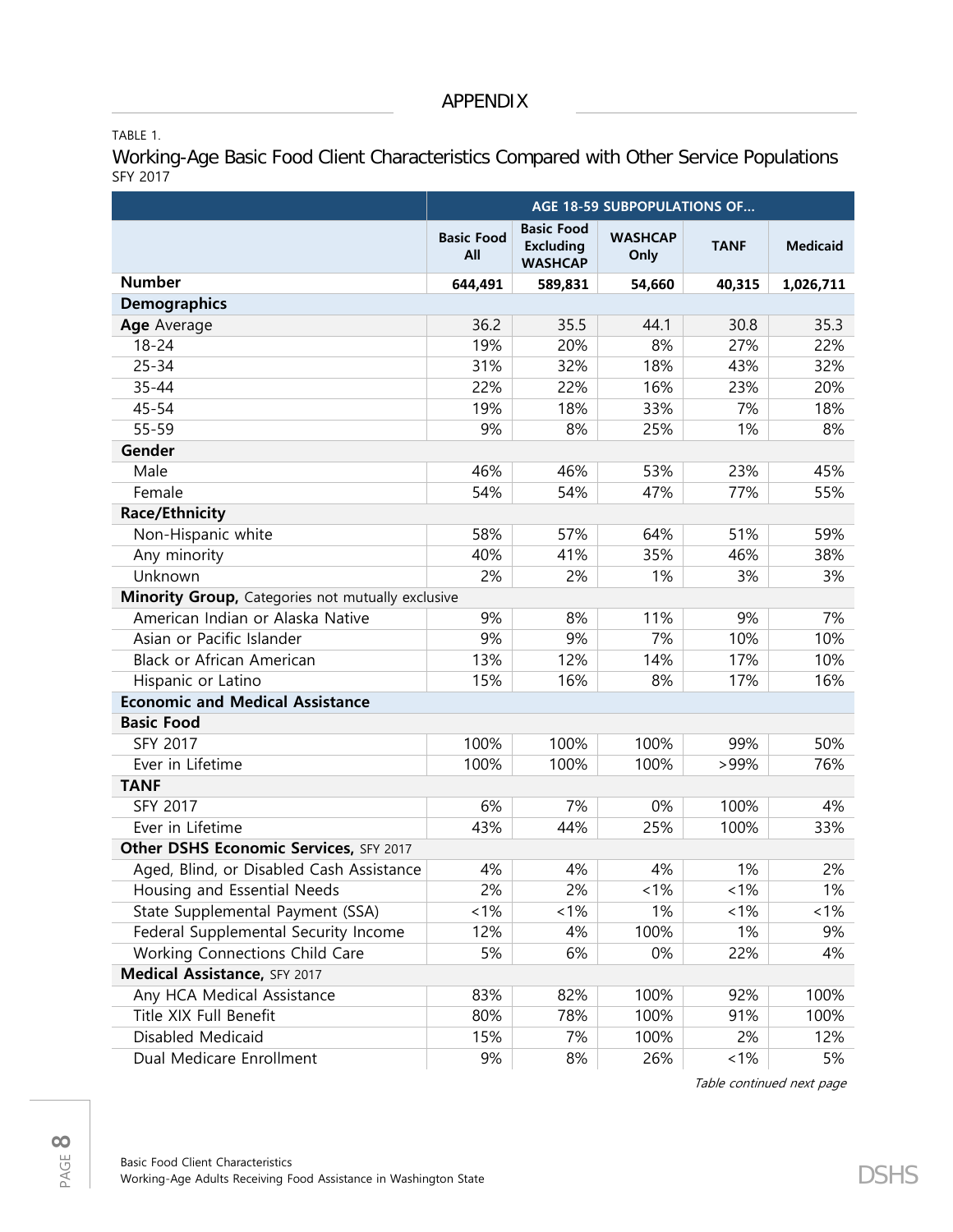|                                                                                              | <b>AGE 18-59 SUBPOPULATIONS OF</b> |                                                         |                        |             |                 |  |
|----------------------------------------------------------------------------------------------|------------------------------------|---------------------------------------------------------|------------------------|-------------|-----------------|--|
|                                                                                              | <b>Basic Food</b><br>All           | <b>Basic Food</b><br><b>Excluding</b><br><b>WASHCAP</b> | <b>WASHCAP</b><br>Only | <b>TANF</b> | <b>Medicaid</b> |  |
| From previous page                                                                           |                                    |                                                         |                        |             |                 |  |
| <b>Non-Health Barriers to Economic Well-Being</b>                                            |                                    |                                                         |                        |             |                 |  |
| High School or Less Education                                                                | 72%                                | 71%                                                     | 83%                    | 71%         | Not avail.      |  |
| Less than High School                                                                        | 19%                                | 18%                                                     | 28%                    | 22%         | Not avail.      |  |
| High School/GED                                                                              | 53%                                | 53%                                                     | 55%                    | 49%         | Not avail.      |  |
| Wages Under \$15/Hour,<br>of those with recent employment                                    | 67%                                | 67%                                                     | 84%                    | 76%         | 60%             |  |
| No Employment Past Two Years                                                                 | 40%                                | 36%                                                     | 88%                    | 33%         | 37%             |  |
| Disability                                                                                   | 27%                                | 20%                                                     | 100%                   | 6%          | 18%             |  |
| Homeless or Unstable Housing                                                                 | 25%                                | 26%                                                     | 21%                    | 42%         | 13%             |  |
| Child Two or Under in Household                                                              | 18%                                | 19%                                                     | 1%                     | 50%         | Not avail.      |  |
| Domestic Violence                                                                            | 12%                                | 12%                                                     | 9%                     | 28%         | 8%              |  |
| <b>Recent Arrest</b>                                                                         | 10%                                | 10%                                                     | 9%                     | 10%         | 7%              |  |
| Child Welfare Involvement                                                                    | 7%                                 | 8%                                                      | 3%                     | 21%         | 5%              |  |
| Non-English Speaker                                                                          | 5%                                 | 6%                                                      | 3%                     | 9%          | 5%              |  |
| Physical and Behavioral Health Profile, Of those with any HCA medical assistance in SFY 2017 |                                    |                                                         |                        |             |                 |  |
| Prevalence may be underestimated for recipients dually enrolled in Medicare.                 |                                    |                                                         |                        |             |                 |  |
| Medical Utilization Indicators, SFY 2017                                                     |                                    |                                                         |                        |             |                 |  |
| Significant Health Problems                                                                  | 21%                                | 18%                                                     | 41%                    | 21%         | 15%             |  |
| Two+ Emergency Department Visits                                                             | 19%                                | 18%                                                     | 21%                    | 29%         | 13%             |  |
| At Least One Inpatient Hospitalization                                                       | 9%                                 | 9%                                                      | 10%                    | 20%         | 7%              |  |
| Behavioral Health Treatment Needs, SFY 2016-SFY 2017                                         |                                    |                                                         |                        |             |                 |  |
| Mental Health Tx Need (MH)                                                                   | 54%                                | 52%                                                     | 75%                    | 58%         | 43%             |  |
| Substance Use Disorder Tx Need (SUD)                                                         | 28%                                | 27%                                                     | 38%                    | 30%         | 20%             |  |
| Co-Occurring MH & SUD Tx Need                                                                | 22%                                | 21%                                                     | 34%                    | 25%         | 15%             |  |
| Mental Illness Diagnoses, SFY 2016-2017                                                      |                                    |                                                         |                        |             |                 |  |
| Psychotic disorder                                                                           | 6%                                 | 5%                                                      | 19%                    | 4%          | 4%              |  |
| Mania/bipolar disorder                                                                       | 9%                                 | 7%                                                      | 20%                    | 8%          | 5%              |  |
| Depression                                                                                   | 31%                                | 29%                                                     | 46%                    | 35%         | 23%             |  |
| Anxiety                                                                                      | 32%                                | 31%                                                     | 47%                    | 38%         | 24%             |  |
| <b>ADHD</b>                                                                                  | 4%                                 | 4%                                                      | 6%                     | 5%          | 4%              |  |
| Disruptive/impulse/conduct                                                                   | 1%                                 | 1%                                                      | 3%                     | 1%          | $1\%$           |  |
| Adjustment disorder                                                                          | 4%                                 | 4%                                                      | 4%                     | 5%          | 3%              |  |
| Substance Use Diagnoses, SFY 2016-2017                                                       |                                    |                                                         |                        |             |                 |  |
| Alcohol use disorder                                                                         | 11%                                | 11%                                                     | 16%                    | 10%         | 8%              |  |
| Drug use disorder                                                                            | 22%                                | 21%                                                     | 31%                    | 26%         | 15%             |  |
| Opiate Use disorder                                                                          | 10%                                | 9%                                                      | 13%                    | 11%         | 6%              |  |
| Psychotropic Medications, SFY 2016-2017                                                      | 38%                                | 36%                                                     | 53%                    | 44%         | 31%             |  |
| Behavioral Health Services, 2017                                                             |                                    |                                                         |                        |             |                 |  |
| Mental health outpatient treatment                                                           | 26%                                | 25%                                                     | 41%                    | 33%         | 20%             |  |
| Mental health inpatient treatment                                                            | 1%                                 | 1%                                                      | 4%                     | $< 1\%$     | 1%              |  |
| Substance use disorder (SUD) treatment                                                       | 8%                                 | 8%                                                      | 8%                     | 11%         | 5%              |  |
| SUD outpatient services                                                                      | 6%                                 | 6%                                                      | 6%                     | 9%          | 4%              |  |
| SUD inpatient services                                                                       | 2%                                 | 2%                                                      | 2%                     | 2%          | $1\%$           |  |